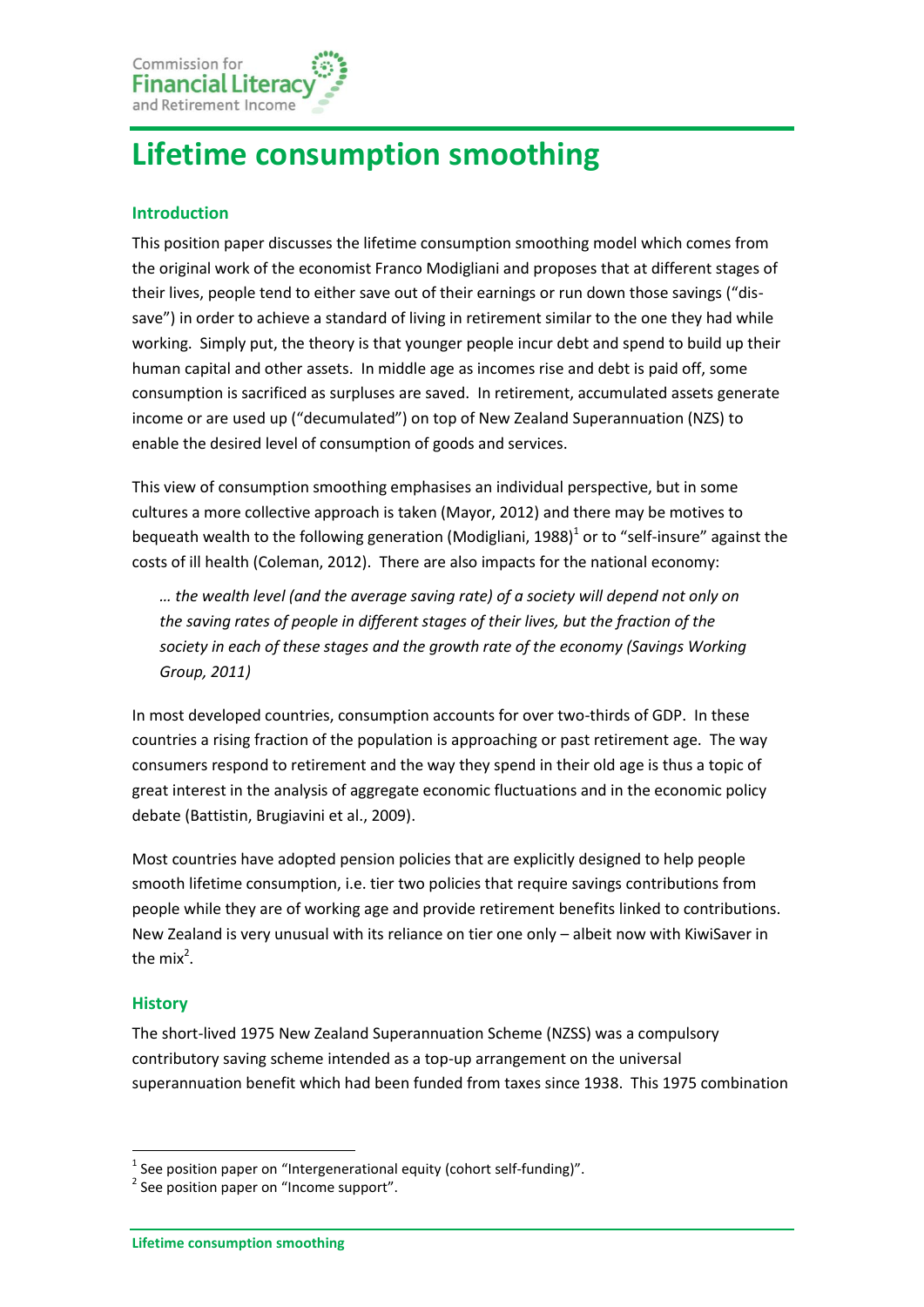of "Save as you go" (SAYGO) and "Pay as you go" (PAYGO)<sup>3</sup> was replaced by a purely PAYGO system which paid retired couples an income equivalent to 80% of the average wage. This scheme quickly became unaffordable and one response was to reduce the couple's rate to 65% of the average wage (the actual rate of New Zealand Superannuation is currently at 66% for a married couple, with a single person living alone getting 65% of the married rate)<sup>4</sup>.

New Zealand Superannuation has thus provided a high degree of consumption smoothing for those on low incomes, without a requirement for earlier personal saving. However, the main focus of Government pensions' policy has historically been on income support or poverty alleviation rather than individual earnings replacement, which is essentially what consumption smoothing is about (Hurnard, 2012).

New Zealanders have also always been free to top-up their retirement income from their own savings and many have availed themselves of private superannuation schemes as would be expected within the consumption smoothing model. For a long time, superannuation savings were tax advantaged but these special arrangements were removed in the late 1980s<sup>5</sup>. There is now tax neutrality between different forms of saving although one commentator argues that New Zealand has "one of the most aggressive tax regimes on retirement savings in the OECD" (Coleman, 2012). The favoured treatment of home ownership, together with tax free capital gains, could be seen as another way in which people have been encouraged to accumulate assets which confer great benefits in retirement – such as those that arise from the rental value of owner occupied housing (Hurnard, 2012).

Mandatory tier two schemes have not fared well in New Zealand. In 1997, two decades after the demise of NZSS, a referendum on the introduction of a compulsory retirement savings scheme saw the proposal soundly defeated.

A voluntary approach has fared better, with the establishment of KiwiSaver in 2007 along with the return of Government incentives for private retirement saving. As KiwiSaver exceeds a membership rate of 50% of the eligible population<sup>6</sup>, it may have a role in "locking in" consumption smoothing by encouraging widespread and systematic saving for retirement<sup>7</sup>. There is a question as to whether "encouragement" should be strengthened to "compulsion" but on balance, a system of voluntary savings is favoured (see position paper number one).

**.** 

 $3$  See position paper on "Income support".

 $<sup>4</sup>$  A single person sharing accommodation receives 60% of the married rate.</sup>

<sup>&</sup>lt;sup>5</sup> In Australia, contributions to the Superannuation Guarantee scheme are taxed at the preferential rate of 15%.

<sup>&</sup>lt;sup>6</sup> Se[e http://www.ird.govt.nz/aboutir/reports/research/report-ks/](http://www.ird.govt.nz/aboutir/reports/research/report-ks/)

 $<sup>7</sup>$  It is a moot point the extent to which these are additional to amounts that would have been saved</sup> anyway. Law, Meehan and Scobie (2011) found that only about one third of the contributions that members make to their KiwiSaver account represent additional savings.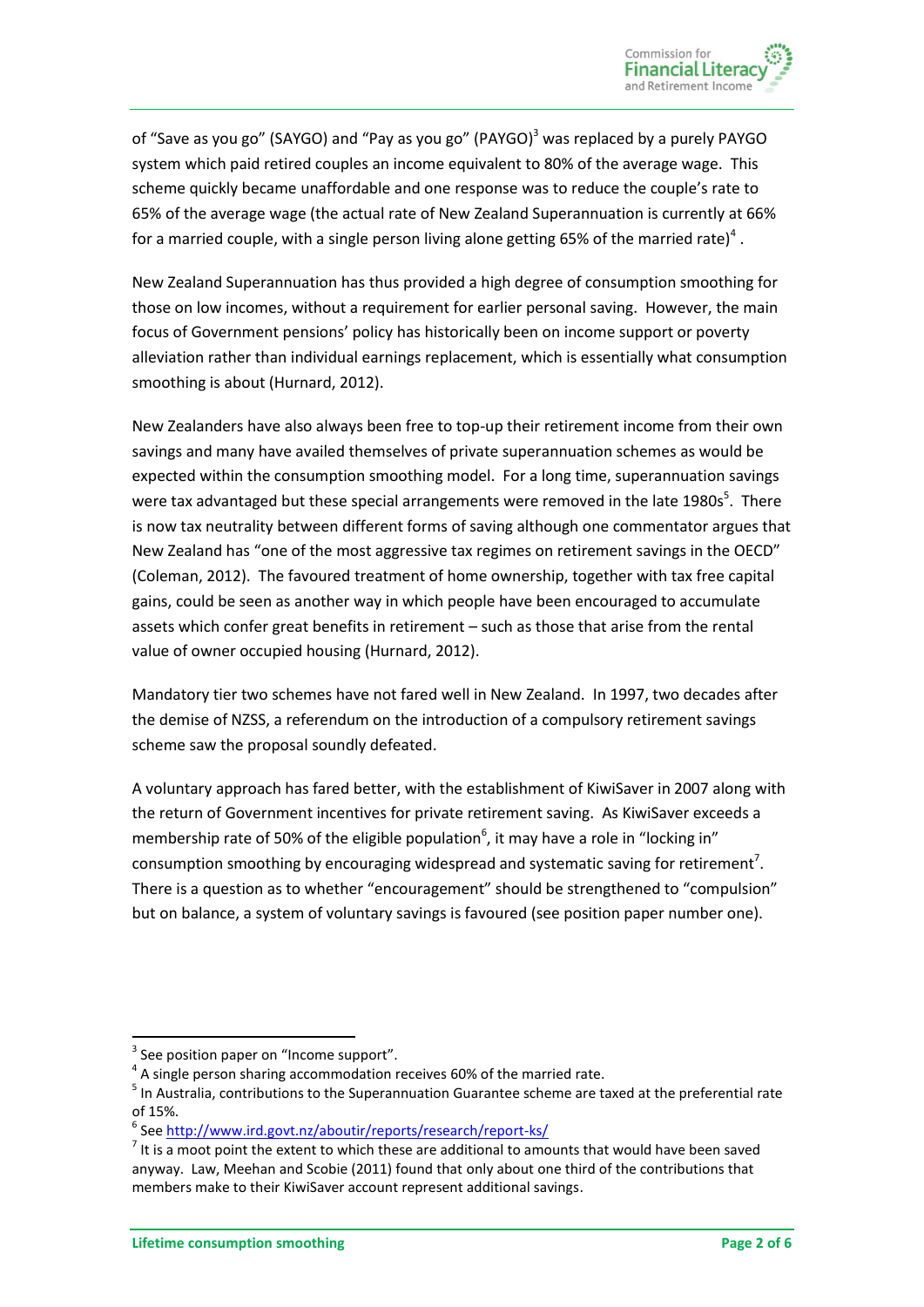

## **How sound is the model?**

On the surface, the income smoothing model seems logical, but it has its challengers (Wisman, 2009). The kinds of attitudes and behaviours required for it to work may be strongly influenced by personal, cultural and economic factors. For example, innate personality traits may affect the "deferred gratification" required to forgo consumption today in favour of consumption sometime in the future<sup>8</sup>. People's preferences for the present over the future<sup>9</sup> may also be affected by their individual needs, personality, cohort or cultural beliefs such as the need to demonstrate status or an expectation of upward social mobility leading to greater future income. In short, the theory of how rational individuals would behave is not often borne out by actual consumption smoothing behaviour. Hence the public policy interest in financial education, compulsion or incentives, annuitisation etc.

It is also easier to save out of increases in income, whereas if income is insufficient and static (or even declining) saving may not be possible. Increased rates of saving can therefore be correlated with economic growth (Modigliani and Shi Larry, 2004; Coleman, 2006) although even as the U.S. economy has grown, American's savings rates have plummeted. Wisman (2009) argues that increasing inequality has contributed to this outcome:

In a society in which individuals generally feel responsible for their own status and struggle to demonstrate status through consumption, this substantial increase in inequality might be expected to prompt households to potentially respond in three manners: people might consume more, forcing them to save less; they might become more indebted to enable greater consumption; and they might increase the hours they work to enable them to increase their consumption levels. Evidence indicates that U.S. households have done all three.

This is another example of how retirement income policy is inseparable from wider systems. Some of the dynamics described by Wisman may be at work in New Zealand, although the evidence on our savings rates is mixed (Scobie, Gibson et al., 2004; Le, Scobie et al., 2007; Le, Scobie et al., 2007; Scobie and Henderson, 2009; Savings Working Group, 2011). Whatever the base level however, there is evidence that New Zealanders' savings habits have recently been improving rather than worsening<sup>10</sup>.

**.** 

<sup>8</sup> Of the "big five" personality traits, *conscientiousness* is the best predictor of lifetime earnings, annual earnings, and length of stay in the labour market and how long you stay in the labour market overall (Duckworth and Weir, 2010).

 $9$  Economists describe this preference in terms of a "discount rate" which indicates how an individual values an amount of money received today compared to the future. For example, when a sample of older Australians were asked the following question: *"if you had a choice between receiving \$10,000 now, or a greater amount of money one year from now, what is the minimum amount you would need to receive in one year in order for you to choose this option instead of \$10,000 now?"*. The median response was \$15,000 – a discount rate of 50 percent – compared to the 5 or 6 percent offered in financial markets. There are a number of possible explanations for this excessively large discount rate, but it suggests an extreme preference for immediate funds over future funds (Higgins and Roberts, 2012).

<sup>&</sup>lt;sup>10</sup> Se[e http://reservebank.govt.nz/keygraphs/Fig5.html](http://reservebank.govt.nz/keygraphs/Fig5.html)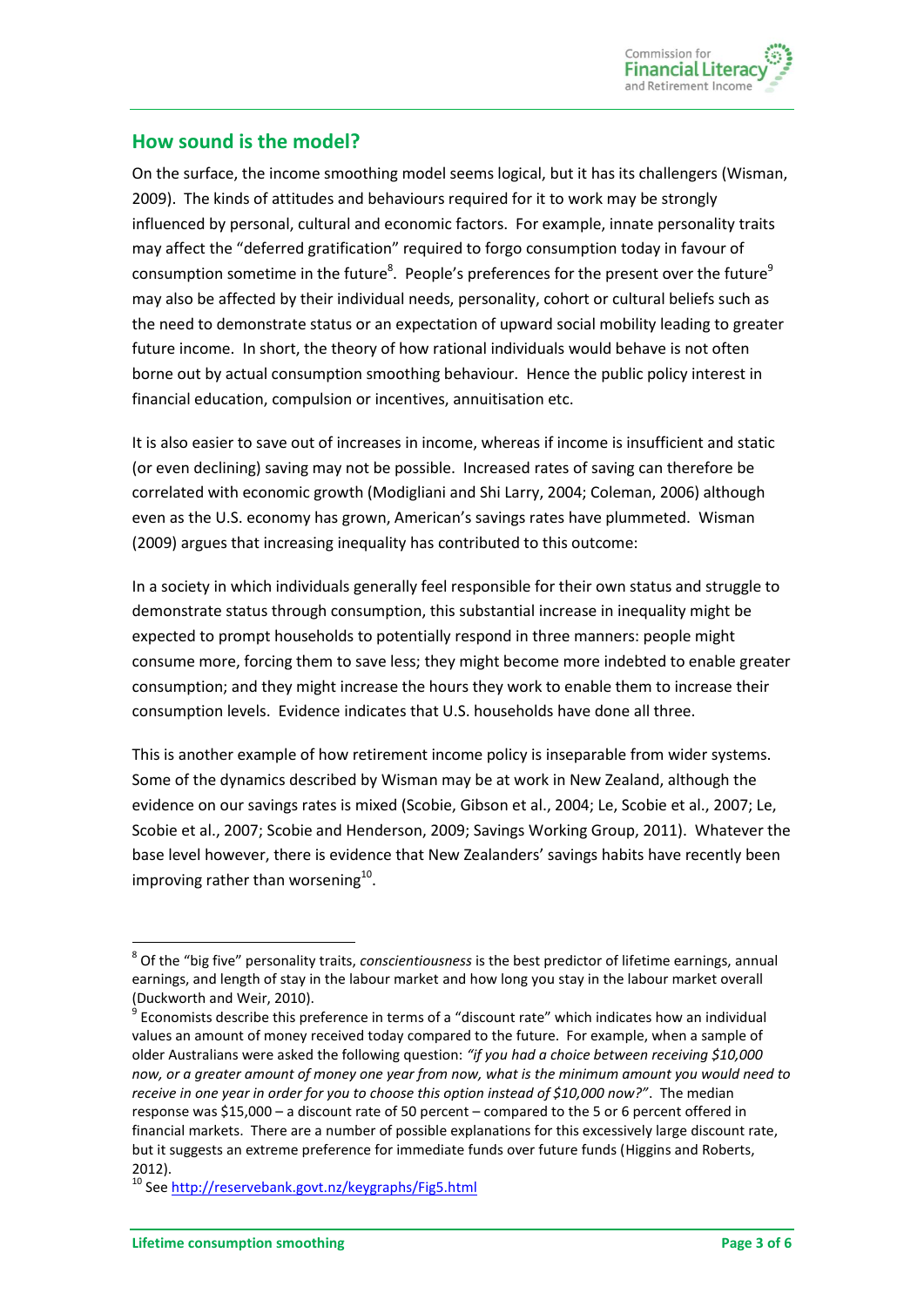#### **Consumption smoothing in New Zealand**

The Savings Working Group (2011) notes that New Zealand does not have particularly good estimates of saving rates by age but Coleman (2006) showed that New Zealanders' lifetime patterns of saving had been roughly consistent with the consumption smoothing model – i.e. there was a "hump" in savings in middle age. However, Coleman also showed that average incomes for younger cohorts (especially males) have hardly grown over recent decades. Increasing health costs and tax policies also make private saving difficult. Thus classical consumption smoothing may not be an affordable option for those on lower incomes, but New Zealand Superannuation still enables them to maintain their standard of living through into retirement (Scobie, Gibson et al., 2004; Le, Scobie et al., 2007). Indeed, as long as New Zealand Superannuation remains at current rates, it is rational for lower income people to maximise consumption during their working lives $^{11}$ . On the other hand, universal entitlement to NZS incentivises top-up saving among those who can do so. Means testing of NZS would provide an opposite incentive; for medium income groups to dis-save prior to retirement.

An approach that could allow individuals to more closely match their retirement incomes to their pre-retirement levels of earnings would be to allow each person to decide when to start receiving NZS, with a larger payment offered to those who choose to delay. Higher income earners might prefer this option – i.e. it is likely to favour those who are financially better off. The impact of this flexible approach on the fiscal cost of NZS is also unclear, and needs further investigation.

As noted above, borrowing to buy a home can be seen as one way of forcing consumption smoothing, because a portion of income is diverted away from current consumption into saving for a deposit and then to repaying the mortgage. The payoff from a mortgage-free home in retirement is the ability to use income for non-housing-related consumption. Unfortunately, this avenue is narrowing, as rates of home ownership have decreased in the last two decades and continue to do so (New Zealand Productivity Commission, 2012: 38).

The idea of consumption smoothing lies behind many superannuation saving schemes where the objective at retirement is to convert an individual's accumulated savings into an annuity that is a fairly high proportion of the original level of income. At present there is a gap in policy and a virtual dearth of product for annuitising retirement balances (St John, 2006) and this is an area that will need to be addressed in the near future<sup>12</sup>:

*The [consumption smoothing] model assumes that households run down their assets and dis-save in retirement. Nonetheless, the ease with which households can do this depends on the institutional arrangements of the society in which they live. Without proper institutions, it can be very difficult for a person to know how to run down their assets appropriately in retirement in the face of uncertainty about how long they have* 

**.** 

 $11$  An argument against making membership of KiwiSaver compulsory; see position paper on "Voluntary savings".

 $12$  See position paper on "Longevity risk pooling".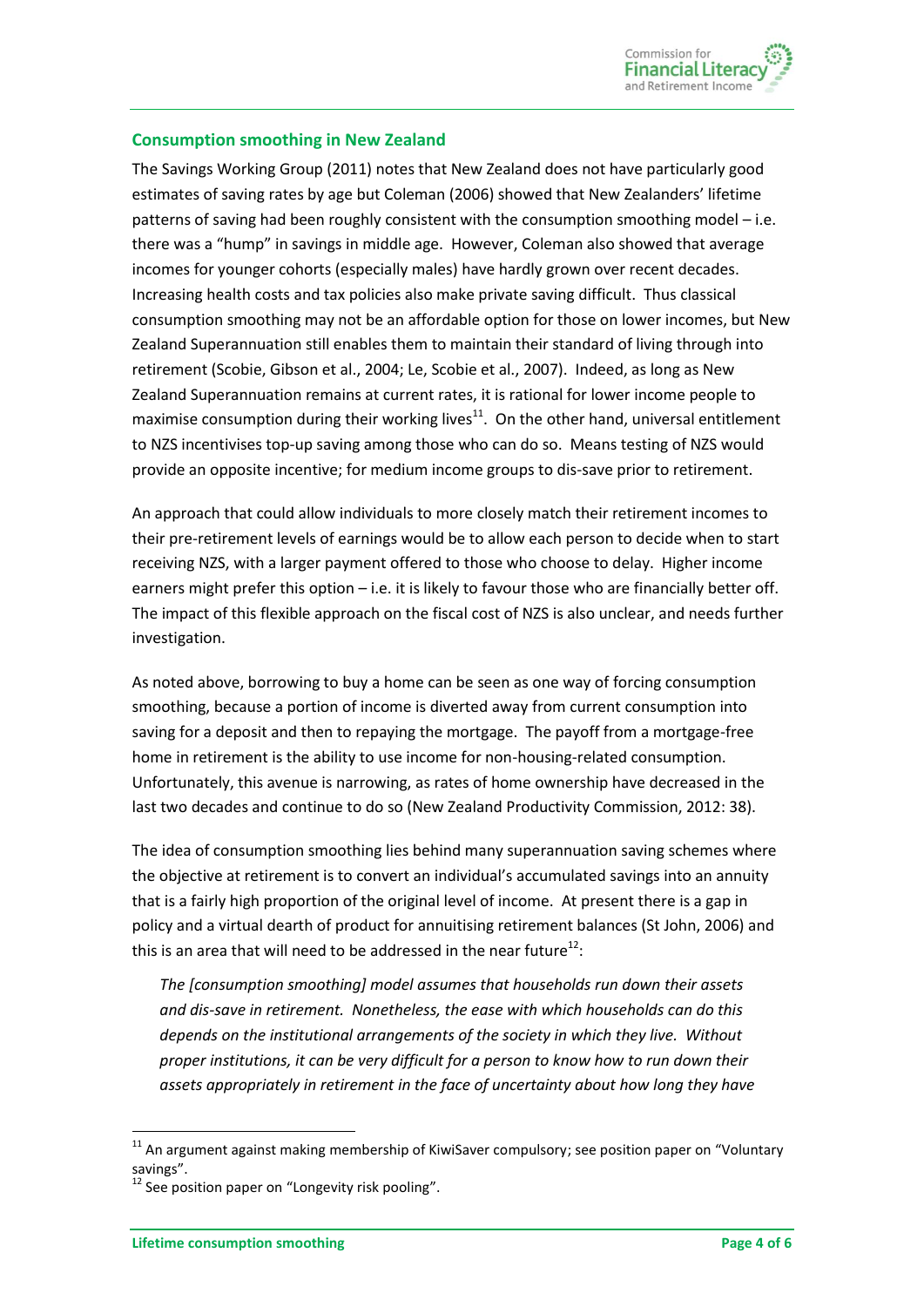

*left to live, their future health status, and the return they will earn on their assets (Coleman, 2006).*

Within an appropriate institutional framework, successful consumption smoothing throughout life also requires high levels of financial literacy encompassing attitudes, knowledge and skills. But saving is only half the story. Financial literacy can be seen to also encompass the skills of maximising income through entrepreneurship, business creation and investment. Ultimately, it is economic growth that will ensure the maintenance of individual and collective living standards for New Zealanders at all ages.

## **Conclusion**

New Zealand Superannuation facilitates a degree of consumption smoothing for all older New Zealanders, particularly those on lower incomes. Additional smoothing is still important, but not always feasible due to a range of personal and economic factors – including a lack of surplus income available for saving. A focus on consumption smoothing therefore needs to be complemented by a social safety net for people who have been unable to save enough to support themselves in old age. It is likely there will be a continual debate in New Zealand as to where the balance should lie between public, tier one provision and tier two – and whether or not the second tier should remain voluntary or become compulsory.

The adequacy of retirement income will also be impacted on by the affordability of housing and policies aimed at boosting incomes through development of human capital, social mobility and economic growth. Finally, financial education should encourage consumption smoothing through the life course because of its potential for payoffs to individuals, families and the wider economy.

#### **References**

- Battistin, E., Brugiavini, A. et al. (2009). "The Retirement Consumption Puzzle: Evidence from a Regression Discontinuity Approach." *The American Economic Review 99*(5): 2209-2226.
- Coleman, A. (2006). The Life-Cycle Model, Savings and Growth. *Housing, Savings, and the Household Balance Sheet*. Wellington, Reserve Bank of New Zealand: 29.
- Duckworth, A. L. and Weir, D. R. (2010). *Personality, Lifetime Earnings, and Retirement Wealth.* Michigan, Michigan Retirement Research Center; University of Michigan: 18.
- Higgins, T. and Roberts, S. (2012). *Financial Wellbeing: Concerns and choices among older Australians*. National Seniors Productive Ageing Centre: 41.
- Hurnard, R. (2012). Personal communication.
- Le, T., Scobie, G., et al. (2007). The accumulation of retirement wealth: evidence for New Zealand. *15th Australian Colloquium of Superannuation Researchers.* University of NSW, Sydney: 30.